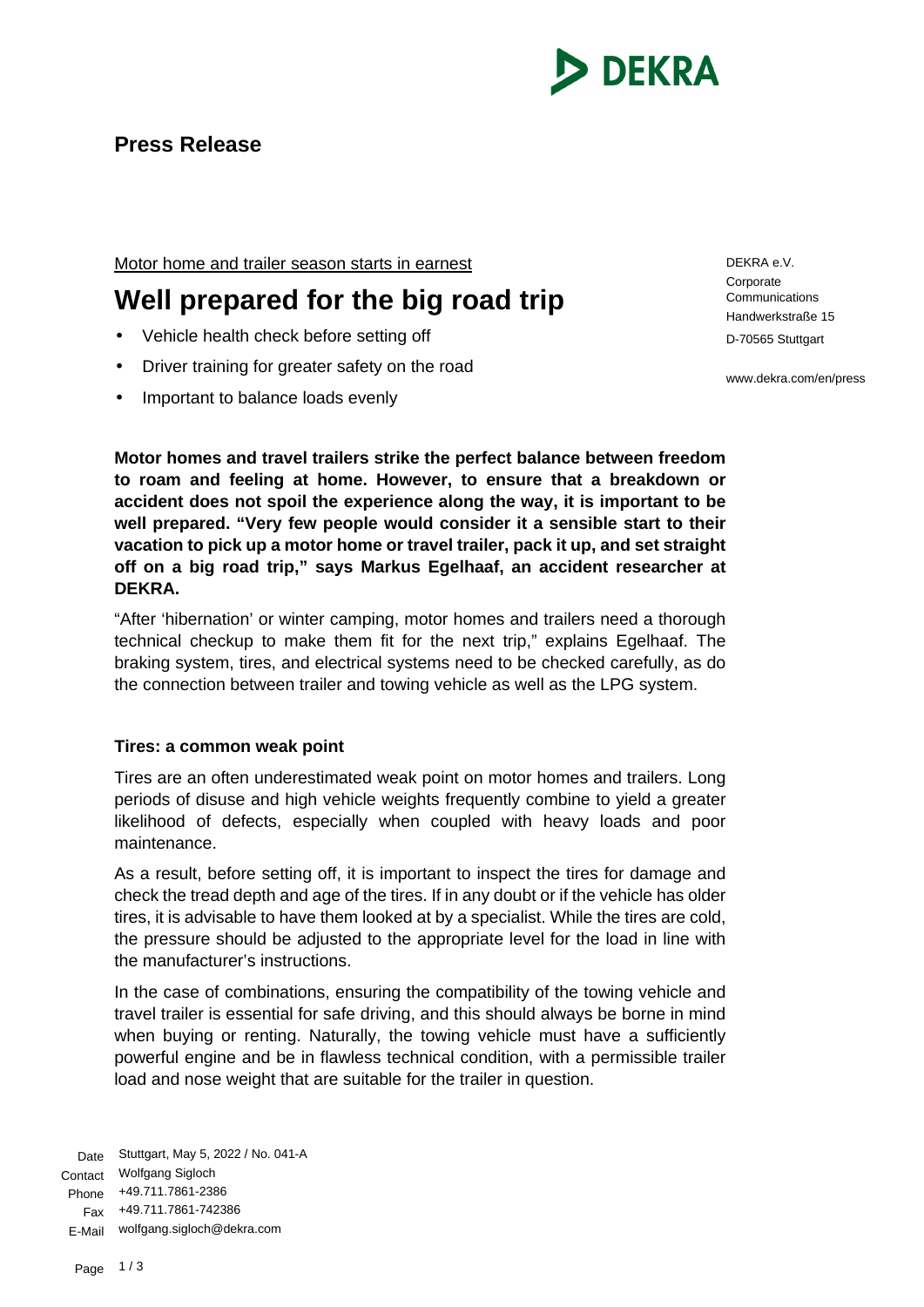

#### **Safe loading, safe driving**

Loads that are too heavy or wrongly distributed can easily throw motor homes and vehicle-trailer combinations off balance. With that in mind, a vehicle should not exceed its gross weight rating, nor should a vehicle-trailer combination go above the gross combined weight rating. Here, too, the permissible trailer load and nose weight need to be considered. Fines may be issued to violators.

In addition, luggage must be stowed in carefully. Heavy items such as camping furniture, food supplies, and sunshades are best kept as low down as possible, with the upper storage compartments reserved for lightweight items. However, caution is recommended: "Take care to ensure an even weight distribution without overloading individual axles, otherwise the vehicle will steer less accurately and drive less stably," Egelhaaf notes.

"Balancing the load distribution is crucial for trailers, too. Excessively high or low nose weights are a major risk," warns DEKRA's accident researcher. Properly securing the load will make for a stable driving experience and reduce the consequences of an accident. The load must not be allowed to slip or slide around, even in the event of an emergency braking or sudden evasive maneuver. Doors and flaps must also remain securely closed.

#### **Driver training for enhanced safety**

Anyone switching from an uncoupled car to a trailer combination or motor home must be prepared for significantly reduced rear visibility. Adjusting the exterior mirrors is an absolute must. Additional trailer mirrors are required for most vehicletrailer combinations.

The handling of motor homes and other camping vehicles usually also requires a change in thinking on the driver's part, especially when it comes to braking, evasive maneuvers, and cornering. "Ahead of trips with motor homes or travel trailers, drivers who have practiced with large vehicles in a special driving safety training course are clearly better equipped," Egelhaaf stresses. "Less experienced and new drivers in particular are safer on the road if they can react appropriately in critical situations, such as when a crosswind suddenly occurs."

### **Be aware of the rules abroad**

Careful route planning also helps camping vacationers reach their destination safely and quickly. "Be on the lookout for special speed limits, overtaking bans, and road-based limits on weight, height, and width that may apply specifically to motor homes and travel trailers. In Germany, for example, the vehicle width includes the mirrors," the DEKRA expert observes. "If you are traveling abroad, it is important to find out about the rules in force there before you start your journey – even for countries you are just passing through. And remember, self-inflicted stress is one passenger you don't want along for the ride!"